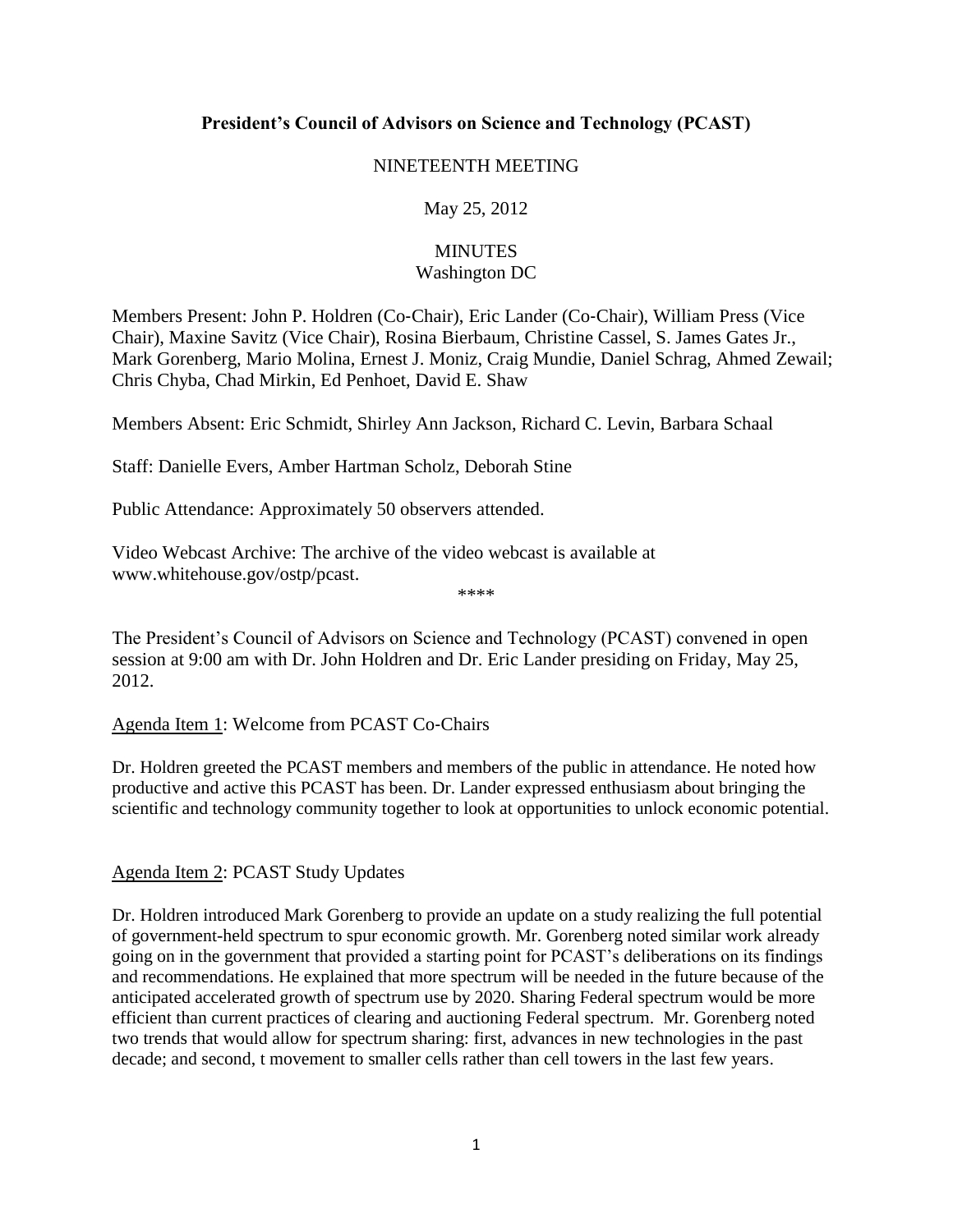Mr. Gorenberg highlighted the overarching recommendations in the report. The report recommends the President issue a new memorandum on spectrum use, which would state the policy of the U.S. Government is to share under-utilized spectrum, and identify 1,000 MHz of Federal spectrum for sharing. This would eventually create the first shared use spectrum superhighways.

Mr. Gorenberg then spoke about the potential implementation of a Federal Spectrum Access System, the role of receivers, and immediate actions that could be taken such as creating an advisory committee of industry representatives and enhancing Federal spectrum management.

PCAST members asked about spectrum access for first responders and public safety officers, the role of Federal agencies, the importance of registration, sensing, and licensing; a new metric to measure spectrum efficiency; and the international implications of shared spectrum.

After general discussion of the report, a motion was made and seconded to approve the report pending editorial revisions. PCAST approved the report by a unanimous vote.

Dr. Holdren then introduced Dr. William Press to provide an update on the study of the Future of the U.S. Science and Technology Research Enterprise. Dr. Press reported good progress on the report.

# Agenda Item 3: National Institute of Food and Agriculture

Dr. Sonny Ramaswamy, director of the National Institute of Food and Agriculture (NIFA) was introduced by Dr. Holdren. Dr. Ramaswamy thanked PCAST for their attention to agricultural issues. He discussed his background and how it influenced his outlook on food and agriculture, including the role of the United States in helping India create its own version of Land Grant Universities, United States food aid, the discovery of dwarfing crops, and the work of others in the field. He then spoke about his vision for NIFA, by bringing in the best minds to create an innovation ecosystem. Dr. Ramaswamy then provided a short-, medium-, and long-term outlook on food and agriculture. He noted challenges and opportunities related to areas such as transportation logistics, education, natural resources, and public and private investment and funding.

PCAST members inquired about Dr. Ramaswamy's thoughts about the structure of agricultural research, partnerships for educating and training the future farming workforce, the interaction between universities and industry, the role of big data, and approaches to integrating "new biology" (an allusion to a 2011 NRC report).

### Agenda Item 4: U.S. CTO Team Agenda 2012

Todd Park, Chief Technology Officer of the United States, spoke about the three goals for his team: liberating data to spur innovation and entrepreneurship, unleashing the innovation "mojo" of the Federal Government, and functioning as a senior advisor on key data and technology entrepreneurship issues. Mr. Park spoke about past GPS and weather data liberation, future possibilities for data liberation, and current health data initiatives. He highlighted the role of innovators in the private sector in finding new uses for the data, and initiatives to help encourage them to do so. Mr. Park introduced the new Presidential Innovation Fellows program, and its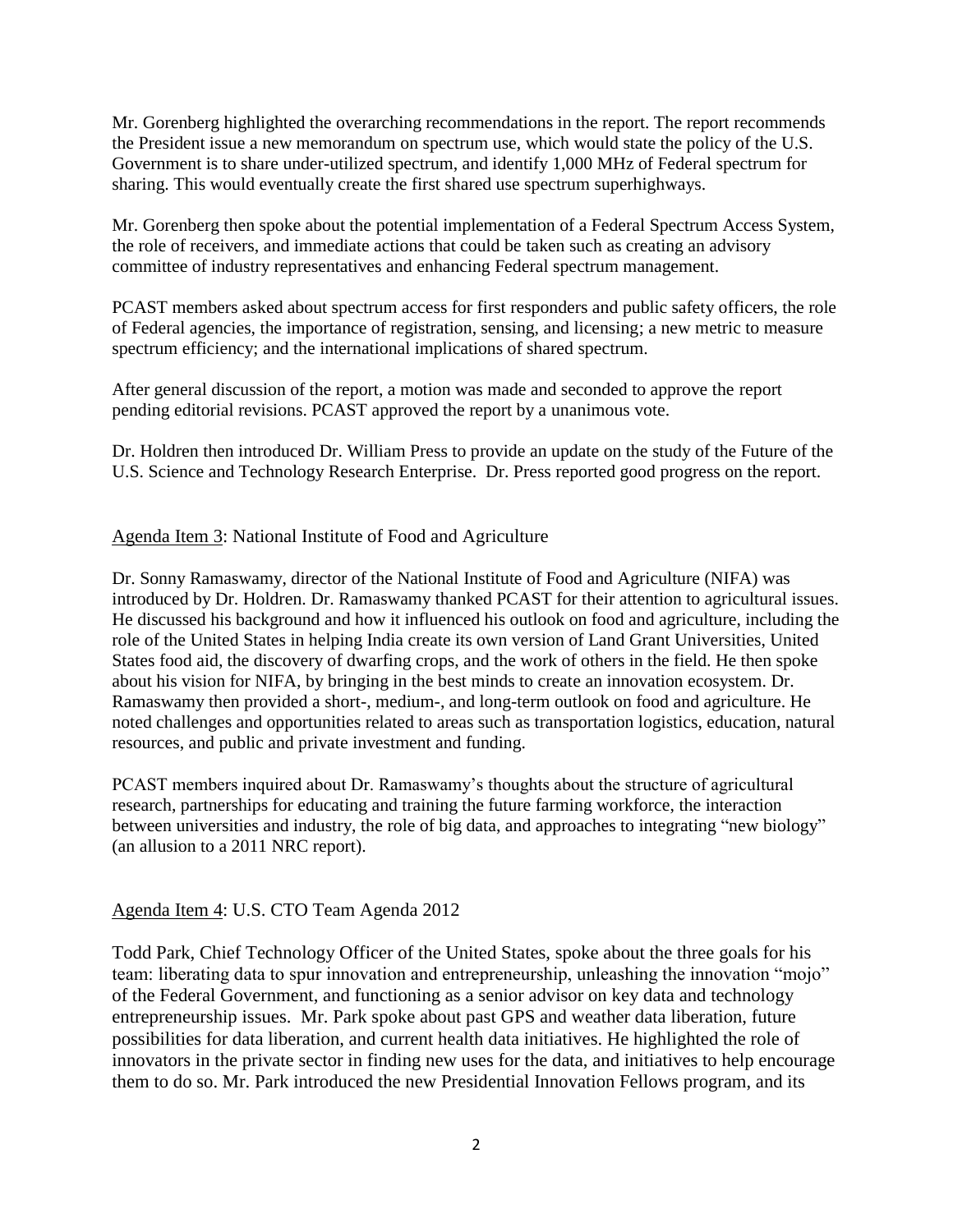initiatives. He then spoke about his role as a senior advisor as well as how PCAST can help further these initiatives.

PCAST Members asked Mr. Park about the quality and context of data being released, as well as possible uses for healthcare, environmental, and pricing data.

Agenda Item 5: Information Technology Applications: IBM's Watson Project and Google's Self-Driving Car

Dr. Holdren introduced Dr. David Ferrucci, an IBM fellow and principal investigator on the Watson Project, and Anthony Levandowski, project manager for Google's self-driving car. Dr. Holdren noted the interest in both information technology applications.

Dr. David Ferrucci spoke about building Watson. He noted that one of the prevailing challenges in artificial intelligence is to get computers to answer open domain and natural language questions. The Jeopardy challenge let them focus on several aspect, such as a broad domain of topics, complex language, need for high precision and accurate confidence, and high speed response time. Dr. Ferrucci illustrated how Watson worked, by parsing sentences and generating candidate answers. Candidate answers are weighed as Watson finds evidence supporting and refuting each one answer. Dr. Ferrucci also spoke about strategies regarding confidence and precision in the Jeopardy game, and how that affected the project. He then provided insight into the research process and organization of the project, as well as possible applications.

Anthony Levandowski then introduced the Google Car project. He noted that over 90 percent of car collisions are caused by human error. He posed the question of what a vehicle might look like if the computer had been invented before the car. Mr. Levandowski explained how the car uses a laser scanner, radar, cameras, GPS, computers, and other technology to perceive its surroundings and move through space. He provided examples of how the vehicle performed in certain complex situations. Mr. Levandowski shared some of the personal impact a self-driving car can have, such as increased productivity and increased mobility for the elderly and the blind. He also provided metrics describing situations in which the self-driving car is safer than a human driver. He then noted that while the presentation may seem futuristic, it is only a couple of years away from becoming a reality.

PCAST members asked questions of both Dr. Ferrucci and Levandowski. They inquired about the rollout of the technologies into society and the regulatory paths, infrastructure needed for self-driving cars, the extent to which Watson technology could replace a human, applications of Watson in cloud computing, and the implications for car ownership.

### Agenda Item 6: Public Comment

Five members of the public provided comments to PCAST in person. The following individuals provided oral comment: